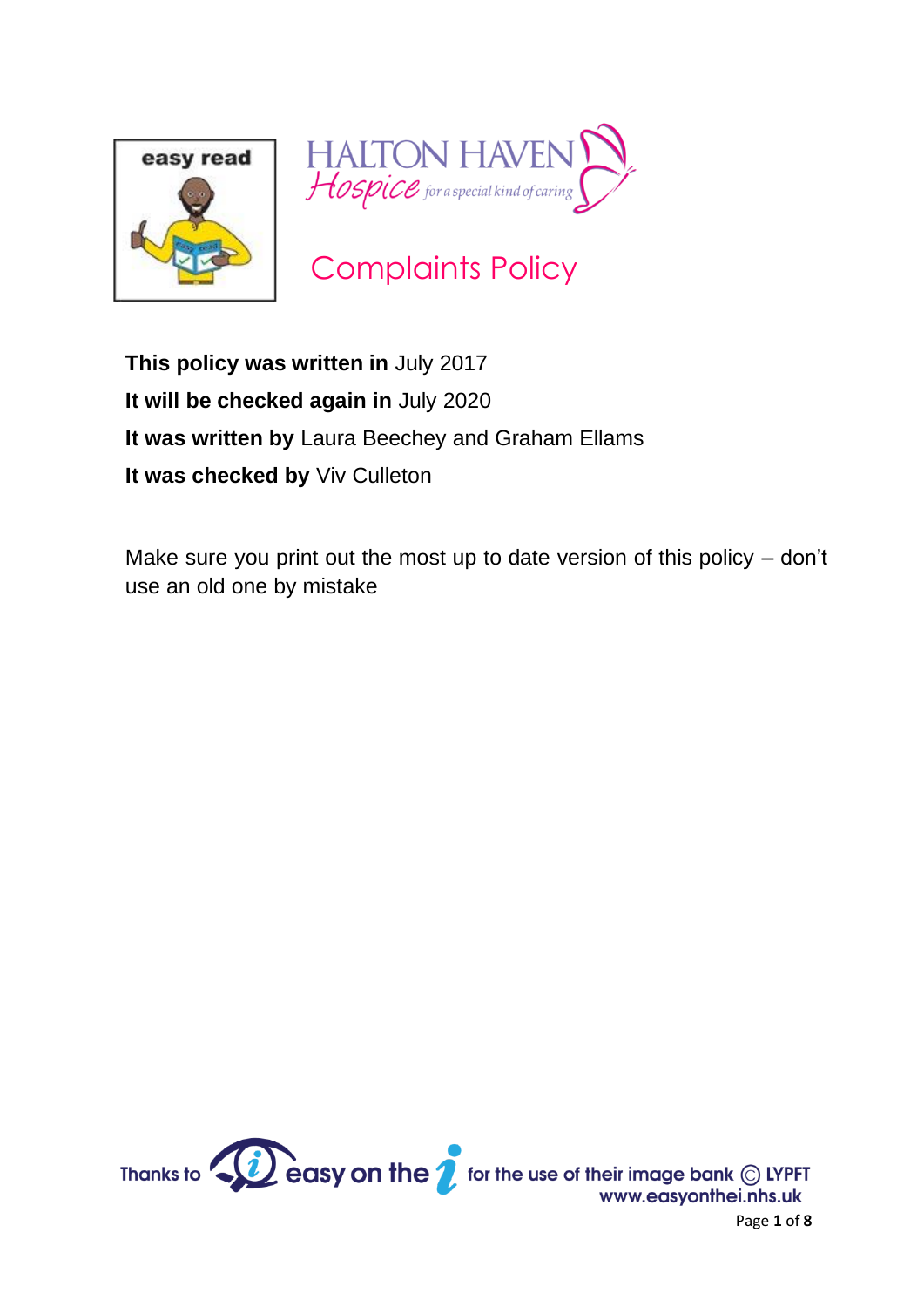

This is an easy read version of the complaints policy



Hard words are in blue

These words will always be explained in detail



If you need any help to understand, just ask somebody that works at the Hospice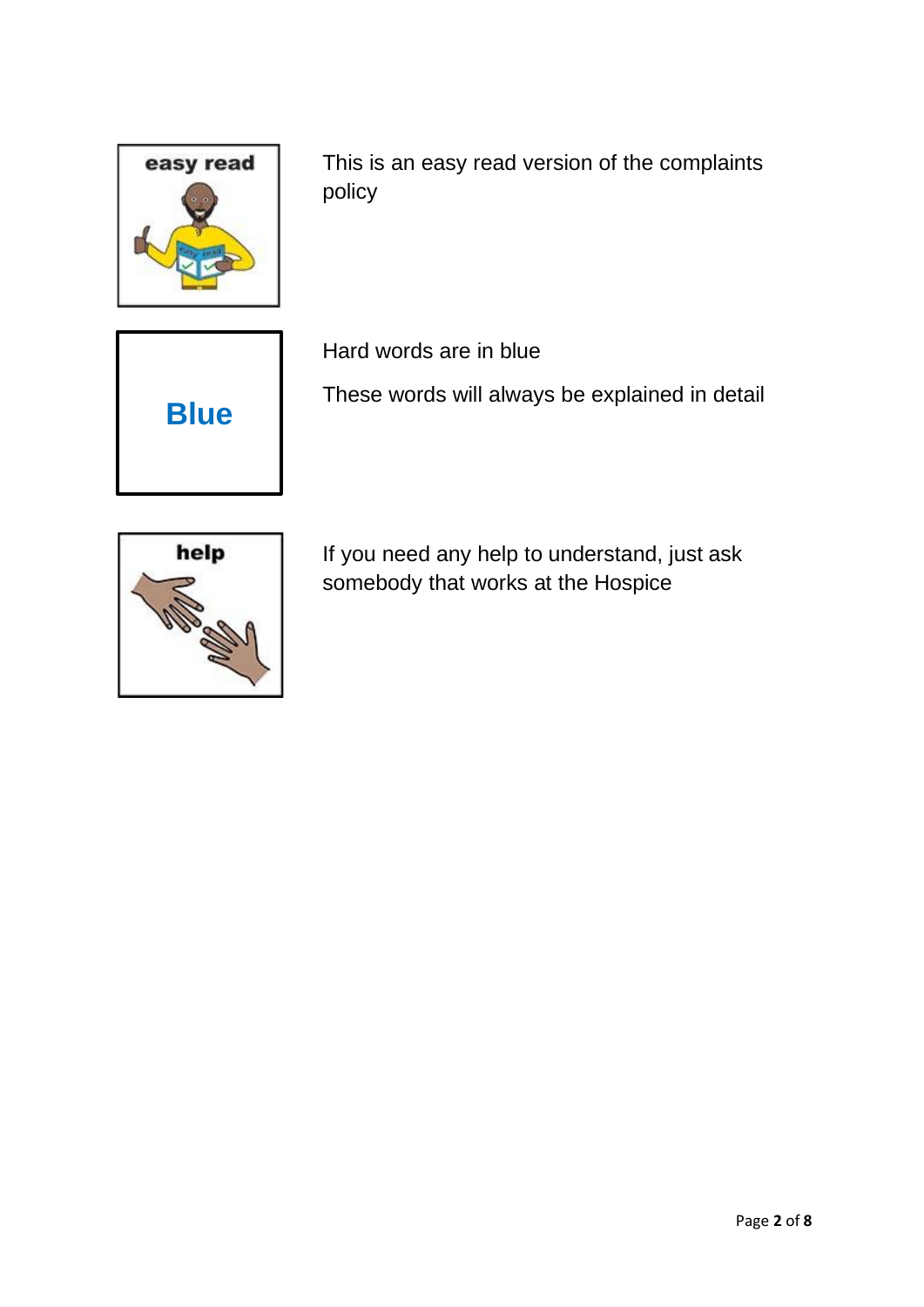

A complaint is when you tell us that we have done something that has made you unhappy



We will always listen to you



We will not be angry or upset with you if you complain



We use the things you say to help us to do things better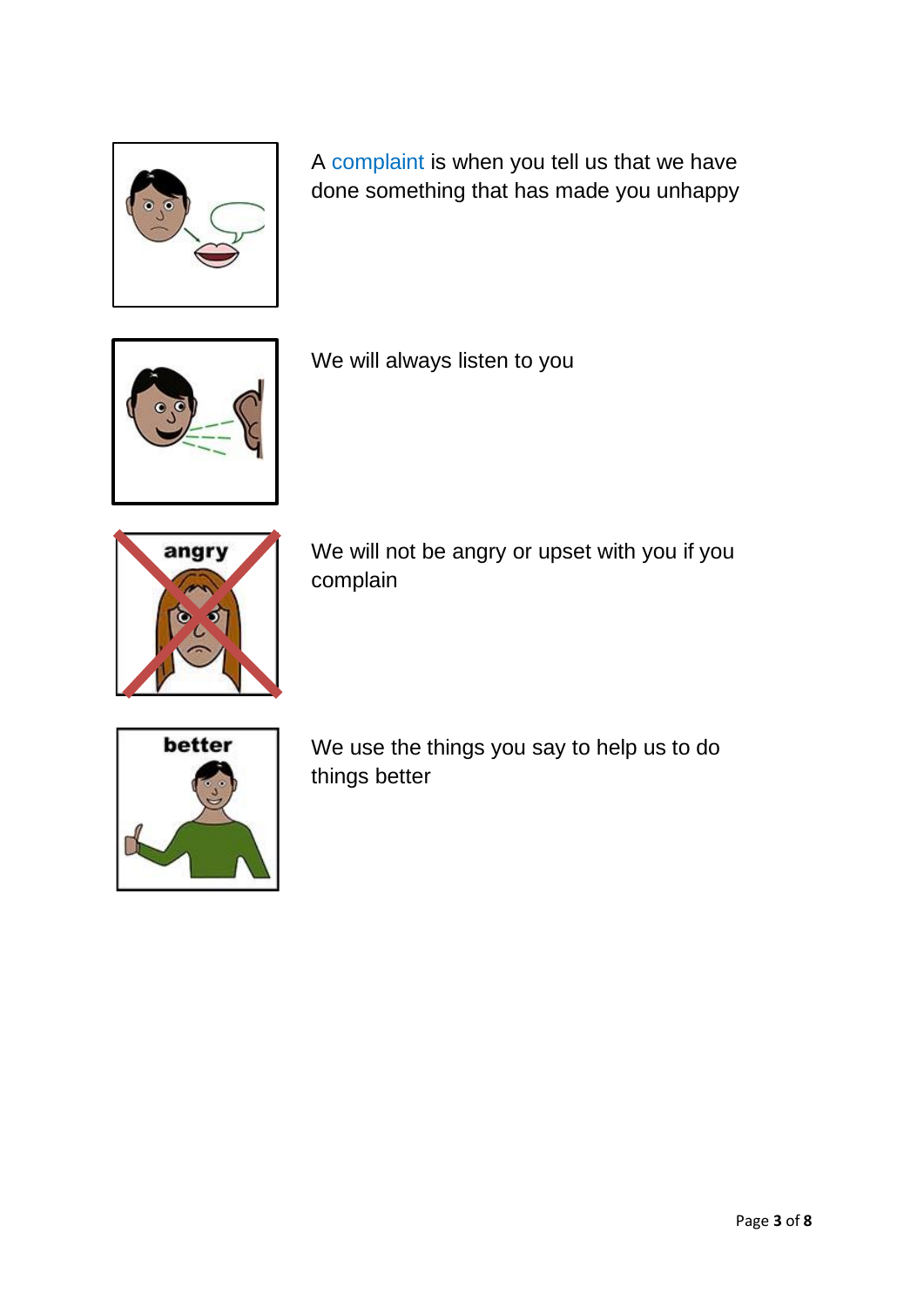

A complaint can be written or verbal

A verbal complaint is when you talk to us and tell us what is wrong



If you think we have done something wrong, please tell us straight away



If you would like help to talk to us, an advocate can help you

An advocate is a person who helps you to be heard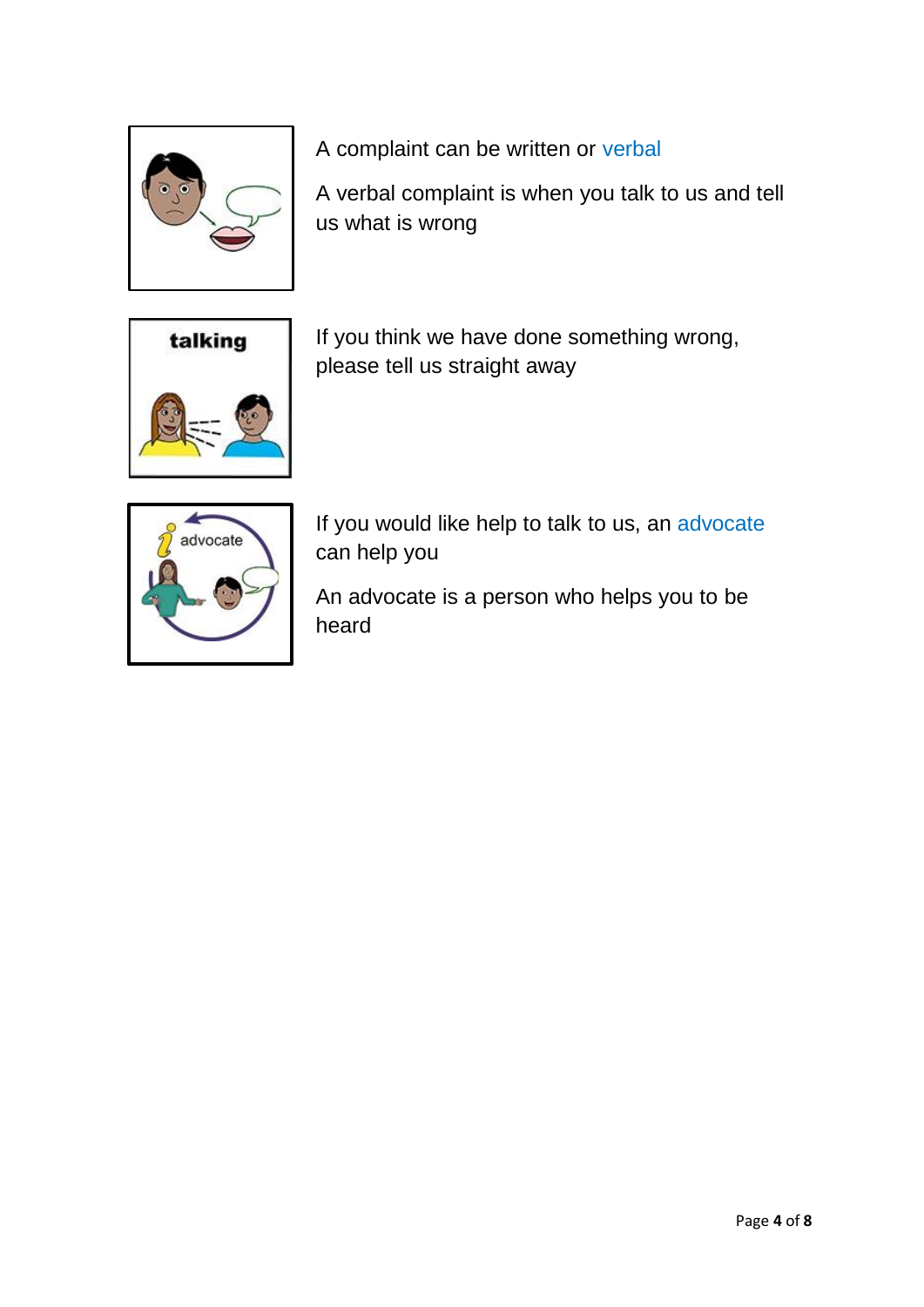

We look very carefully into what you tell us This is called an investigation





After this we tell you if we agree or disagree with your complaint



If we don't agree with you, it might make you unhappy



If you are unhappy, you can make a written complaint

This is when you write a letter to tell us what is wrong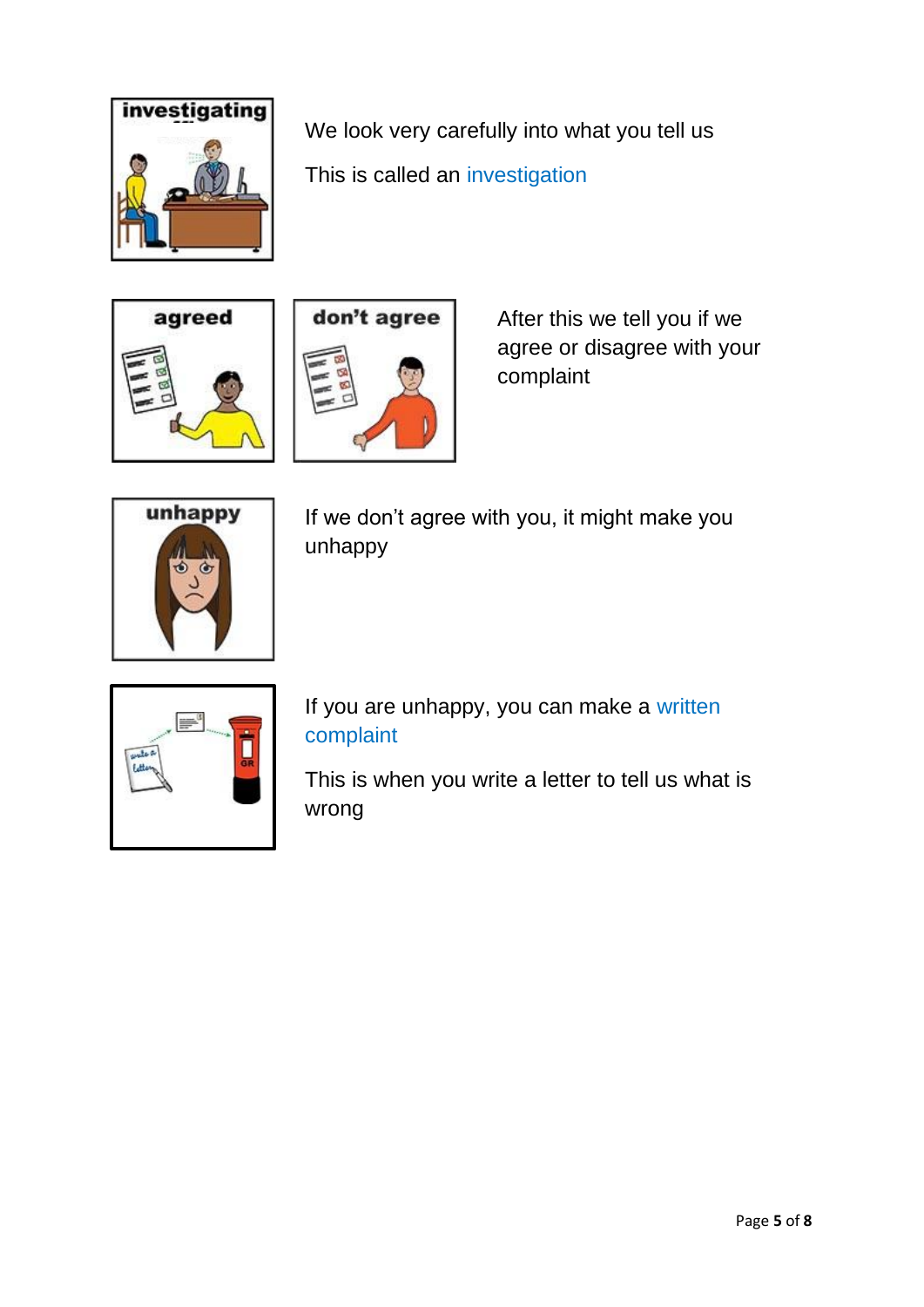

One of the people in charge at the Hospice will look very carefully at your letter



We will meet with you to talk about your letter You can bring somebody with you to the meeting





After this we tell you if we agree or disagree with your complaint



If we don't agree with you, it might make you unhappy



If you are unhappy, you can talk to the Chair of the Hospice

The Chair is the boss of the Hospice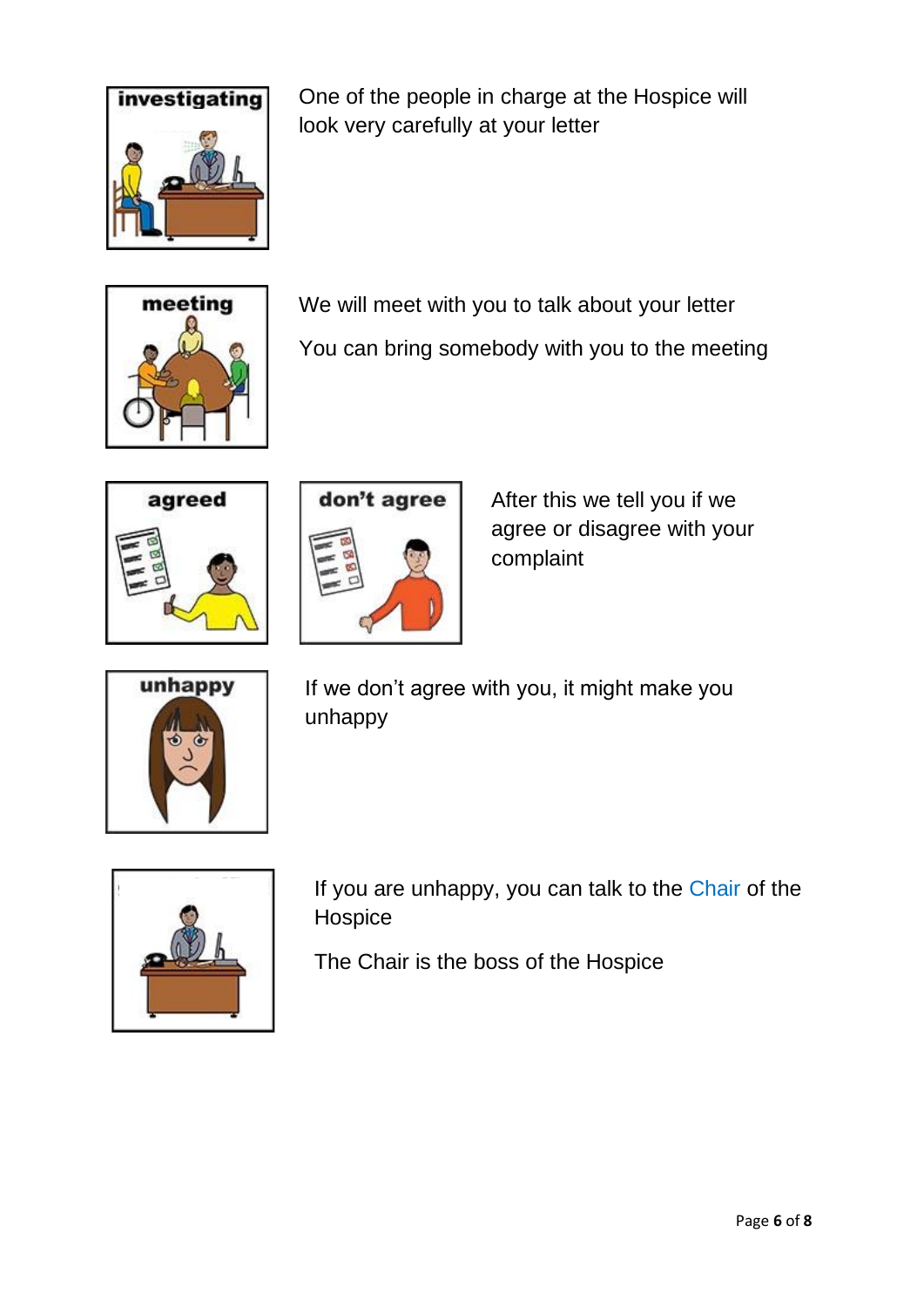

If the Chair doesn't agree with your complaint, it might make you unhappy



There are other people you can write to

These people do not work for the Hospice



You can write to the Ombudsman

It is their job to go into places and listen to complaints



Or you can write to the Care Quality **Commission** 

They are paid by the government to check that we are doing things right



Or you can write to the Clinical Commissioning Group

They pay us money so that we can care for people